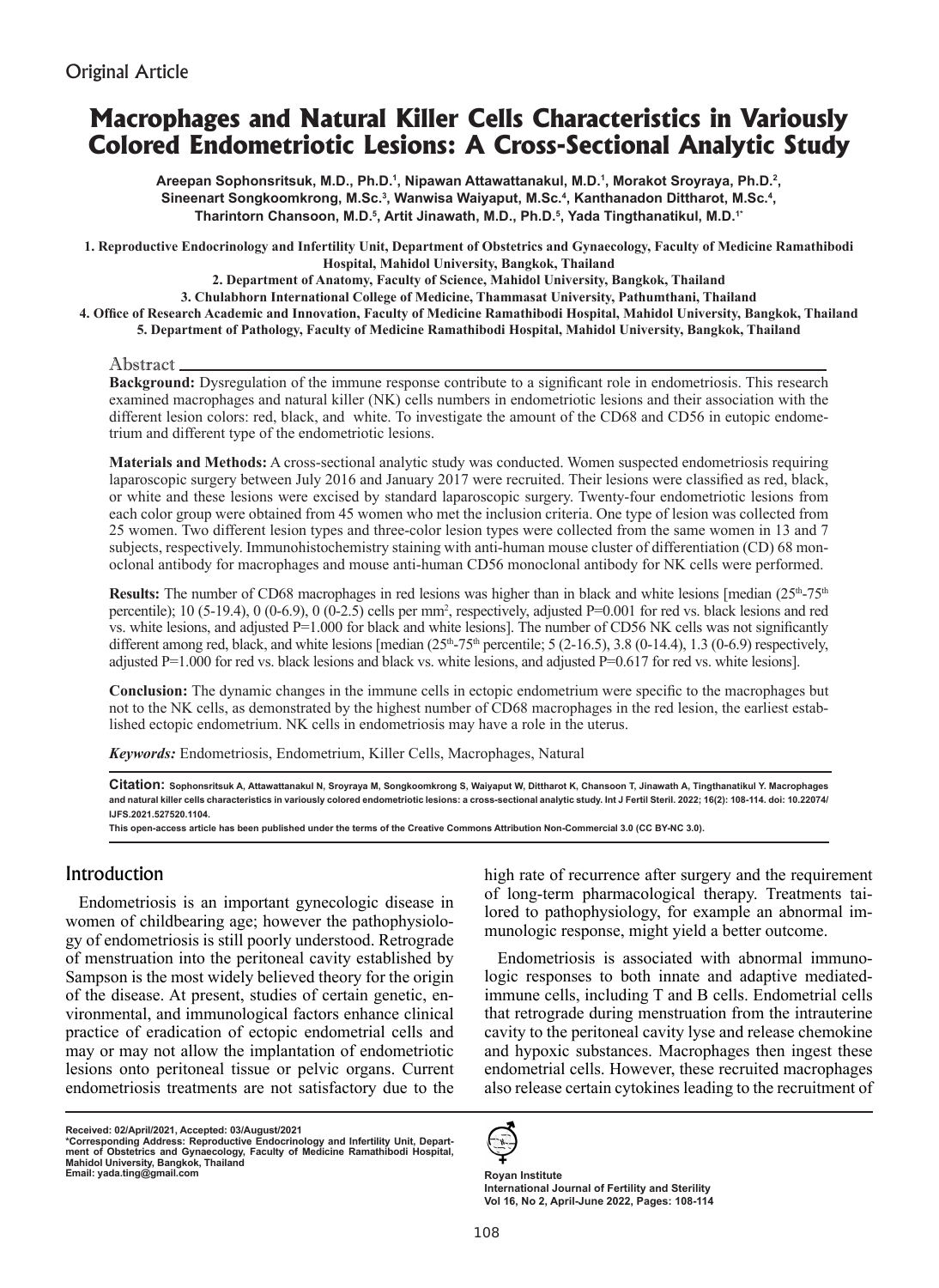more macrophages to the peritoneal cavity, inducing antiapoptosis of endometrial cells, and stimulating neo-angiogenesis. Thus, exaggerated activities of macrophages contribute to the survival of ectopic endometrial cells and the development of endometriotic lesions (1). The number and proportion of macrophages in the peritoneal fluid are significantly increased in women with endometriosis (2). Angiogenesis caused by vascular endothelial growth factor (VEGF) and induced by hypoxia is partly regulated by macrophages and might contribute to the persistence of ectopic endometrial tissue. Macrophages expression of cluster of differentiation (CD) 68 was significantly increased in eutopic endometrium of endometriosis women during the proliferative phase of the endometrium (3). Therefore, results from previous studies support the role of macrophages in the pathogenesis of the disease.

Natural killer (NK) cells, a component of innate immunity, release cytotoxic cytokines to kill malignant and infected cells. NK cells react with heat shock protein-70 and human leukocyte antigen (HLA)- G found on endometrial cells and release cytokines in order to kill them during retrograde menstruation (4). Many studies have provided evidence of NK cell dysfunction in women with endometriosis through the decreased cytotoxic activity and increased inhibitory activity of peripheral blood and peritoneal fluid NK cells (5). Dysfunction of NK cells might lead to endometrial cell survival and implantation and likely promotes the development of the endometriotic lesion. However, to the best of our knowledge, the amount and activity of NK cells in different endometriotic lesions of the peritoneum have not been reported yet.

Each color of the lesion (red, black, or white) of superficial peritoneal endometriotic has been studied for their association with different levels of inflammation, angiogenesis, and immunologic response. The red lesion is the most active, earliest lesion, resembling eutopic endometrium. VEGF level, microvessel density score, and surrogate markers of angiogenesis, are significantly higher in the red endometriotic lesions than black or non-opaque lesions in all phases of menstruation (6). Studies have also demonstrated that the inflammatory response, proliferating cell nuclear antigen index, endoglin or CD105 [a marker of transforming growth factor (TGF)-β type 1), interleukin-1 (IL-1) receptor type 1, hepatocyte growth factor (HGF), and HGF receptor] expressions are higher in red lesions than black and white endometriotic lesions (7, 8). Such findings suggest that red lesions are the most active lesion among all colors and confirm the retrograde menstruation theory and the occurrence of the red endometriotic lesion before black lesion.

Most studies have focused on markers of angiogenesis and inflammation, but very few have investigated dysregulated immune cells within endometriotic lesions. It was hypothesized that different types of endometriotic lesions would have differences in the expression of macrophages and NK cells. The present cross-sectional analytic study was conducted to compare the expression of CD68 macrophages and CD56 NK cells in red, black, and white endometriotic lesions.

# Materials and Methods

This cross-sectional study was done at the Division of Reproductive Endocrinology and Infertility, Department of Obstetrics and Gynaecology, Faculty of Medicine Ramathibodi Hospital, Mahidol University, Bangkok, Thailand. It was approved by the Ethics Committee on Human Rights Research related to Research involving Human Subjects of Ramathibodi Hospital, Mahidol University (MURA 2016/364).

### **Study subjects**

Women between 18 and 45 years old who had symptoms and signs of pelvic pain, dysmenorrhea, and infertility or ovarian cyst compatible with endometriosis were recruited in this study. All subjects provided informed consent before recruitment. These women underwent laparoscopic surgery from July 2016 to January 2017. The present study recruited women who had regular menstrual periods (cycle length within  $28 \pm 7$  days in the 3 months before enrollment), were in the proliferative phase of their menstrual periods on the day of operation and had no history of any hormone therapy at least 3 months before the surgery. Each participant was questioned about parity, history of surgery, any previous pelvic inflammatory disease, pre-operative symptoms, duration of symptoms, and underlying disease as the baseline assessment. All operative data, including pre- and post-operative diagnosis, operation, and the stage of endometriosis, were also recorded. Subjects who had no peritoneal endometriosis, according to laparoscopic finding or histopathology, were excluded (Fig.1).



**Fig.1:** The study flow chart. N; Number of participants and n; Number of endometriotic lesions.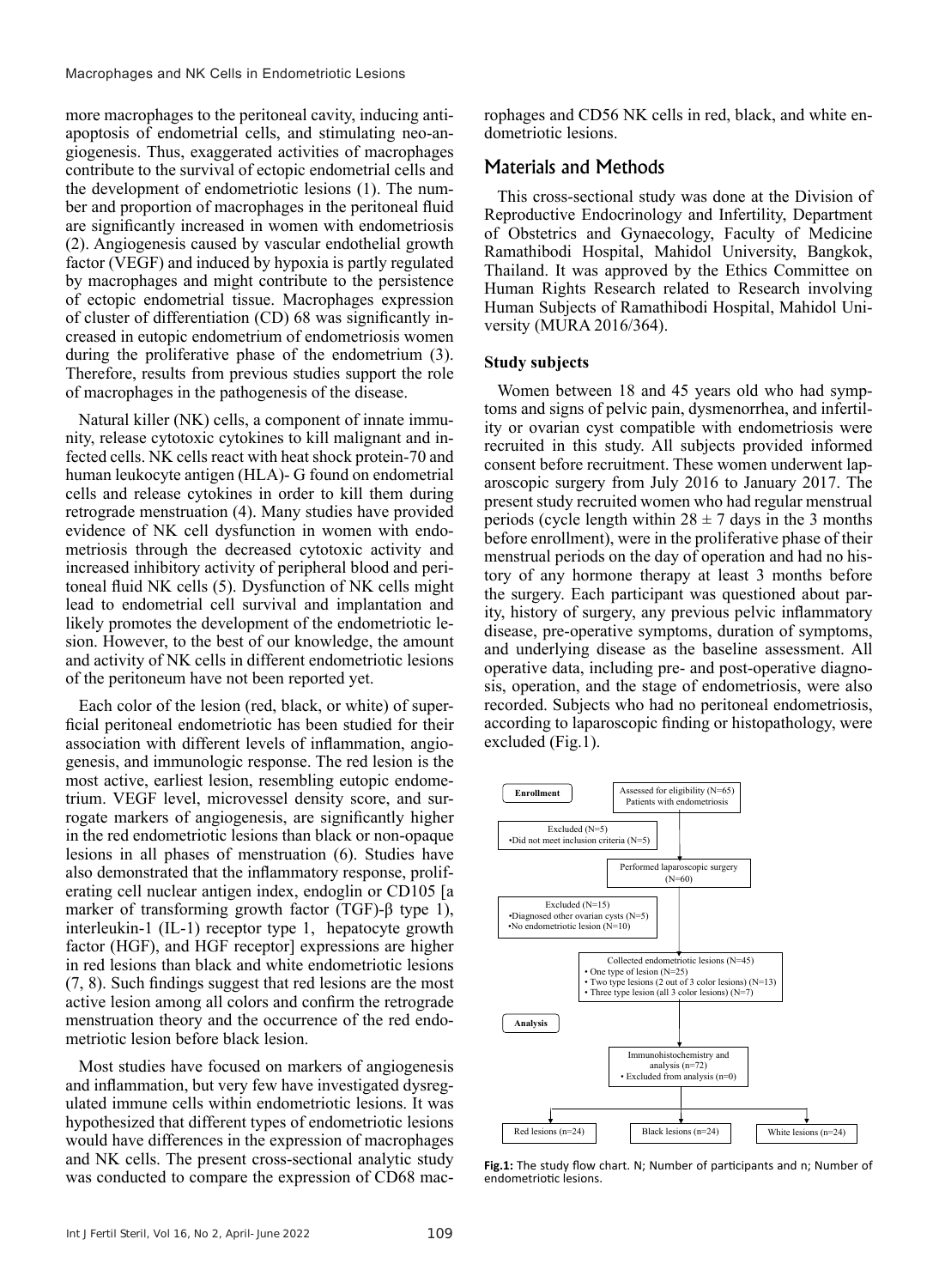#### **Sample size calculation**

For the sample size estimation, we performed a pilot study for the expression of macrophages in different colors of endometriotic lesions using the n4Studies software with two independent means (two-tailed test) (9). Since the main aim of the present study was to compare the number of macrophages among three groups-red, black and white lesions-we chose means and standard deviations (SDs) of black and white lesions to calculate. The difference of means between a pair of black and white was less than both pairs of red and black and red and white.

$$
\begin{array}{l} n_1=\frac{(z_{1-\frac{\alpha}{2}}+z_{1-\beta})^2\left[\sigma_{1}^2+\frac{\sigma_{2}^2}{r}\right]}{\Delta^2}\\ r=\frac{n_2}{n_1},\,\Delta=\mu_1-\mu_2 \end{array}
$$

The mean  $\pm$  SD (σ) value in the black lesion group (μ) was  $1.00 \pm 0.30$ . Mean  $\pm$  SD ( $\sigma$ ) in the white lesion group (μ<sub>2</sub>) was  $0.80 \pm 0.10$ . The ratio (r), alpha (α), Z (0.975), beta (β), and Z (0.800) values were 1.00, 0.05, 1.96, 0.200 and 0.84, respectively. The sample size for each group was 20 subjects. Allowing for a 20% dropout rate, 24 samples were recruited to each color group.

#### **Endometriotic lesions collection**

All operations were performed according to the standard laparoscopic surgical technique. Endometriotic lesions were carefully excised by laparoscopic scissors along with attached peritoneum no more than 2 mm from the lesions. Electro-cauterization was avoided to preserve tissue quality. Macroscopic appearances of endometriotic lesions were classified into red, black, or white in accordance with the revised American Society for Reproductive Medicine (rASRM) classification (10) confirmed by a second observer during operation. A red endometriotic lesion has red, red-pink, or clear morphology. The black endometriotic lesion has either a black or blue morphology. In addition, a white endometriotic lesion is a lesion containing a white, yellow-brown morphology, or peritoneal defects. The menstruation phase was confirmed by pathological dating of the eutopic endometrial tissue.

#### **Tissue processing and immunohistochemistry**

All lesions were fixed overnight in 10% formalin, followed by 70% alcohol, and embedded in paraffin. The tissues were then cut and prepared in a 3-mm thick slide for subsequent histopathological and immunohistochemical assesments. Every tissue was stained with hematoxylin and eosin (H&E) for histological study and examined by a pathologist to confirm the diagnosis. Tissues that were not diagnosed with endometriosis were discarded. The criterion for the diagnosis of endometriosis was tissues composed of both the endometrial gland and stroma.

An immunohistochemical study was performed with mouse anti-human CD68 monoclonal antibody (514H12,1:100; Novocastra, UK) for macrophages and

mouse anti-human CD56 monoclonal antibody (CD56, predilution; Novocastra, UK) for NK cells. CD68 is a transmembrane glycoprotein receptor found in the endosome surface of monocytes and macrophages (lysosomal-associated membrane protein) and has been used as the principal marker of macrophages in most studies (11). CD56 is a cell membrane protein of an unknown function found on human lymphoblastoid cells, including NK cells (12). CD56 has been widely used as a marker of NK cells. The deparaffinization of paraffin-embedded tissue sections was performed in xylene solution. Tissue slide sections were incubated with Bond Dewax Solution (Leica Biosystems, Bannockburn, IL) for 60 minutes at 60°C. The slides were then incubated for 20 minutes at 100°C in Bond Epitope Retrieval Solution. The Bond Polymer Refine Detection kit (Leica Biosystems, Bannockburn, IL) was used for immunohistochemistry analysis (13). Briefly, the tissue slides were incubated with primary antibody for 45 minutes at room temperature. Hydrogen peroxide solution at 3% concentration was added for 5 minutes and then washed with Bond Wash Solution. The tissue slides were incubated for 9 minutes in the post-primary polymer. Polymer poly-HRP IgG was added for 7 minutes and then rinsed with bond wash solution before applying the diaminobenzidine chromogen for 4 minutes. Counterstaining of the slides with hematoxylin solution was done for 5 minutes. A tonsil tissue was used as a positive control slide.

### **Measurement of CD68 macrophages and CD56 NK cells number of endometriotic lesions**

Positive CD68 macrophages and CD56 NK cells will appear as brown chromogenic granules. Two investigators,who were blinded for the type of tissues, counted the number of positive cells under microscopy with  $\times$ 200 magnification independently. The cells were randomly counted in ten different fields, 200×200 microns each, and reported as (cells per mm<sup>2</sup>). Results from two investigators were checked for sample correlation and recounted if differences occurred.

#### **Statistical analysis**

All data in the present study were statistically analyzed using an SPSS program version 23.0 (Statistical Package of the Social Security, IBM, Armonk/USA). The baseline demographic data of all women was analyzed as a whole and as a group by the color of the lesion. The number of CD68 macrophages and CD56 NK cells was compared between groups. Data were presented as median with  $25<sup>th</sup> - 75<sup>th</sup>$  percentile, or number with percentage as appropriate. The normality of the data was assessed by the Shapiro-Wilk test. Categorical variables were assessed with the Chi-square test. Continuous non-normally distributed variables between groups were compared with the Kruskal Wallis test. A P<0.05 was used to determine statistical significance. Multiple comparisons were used to assess the number of CD68 macrophages and CD56 NK cells between each group. Adjusted P<0.05 was chosen as the cut off for statistical significance.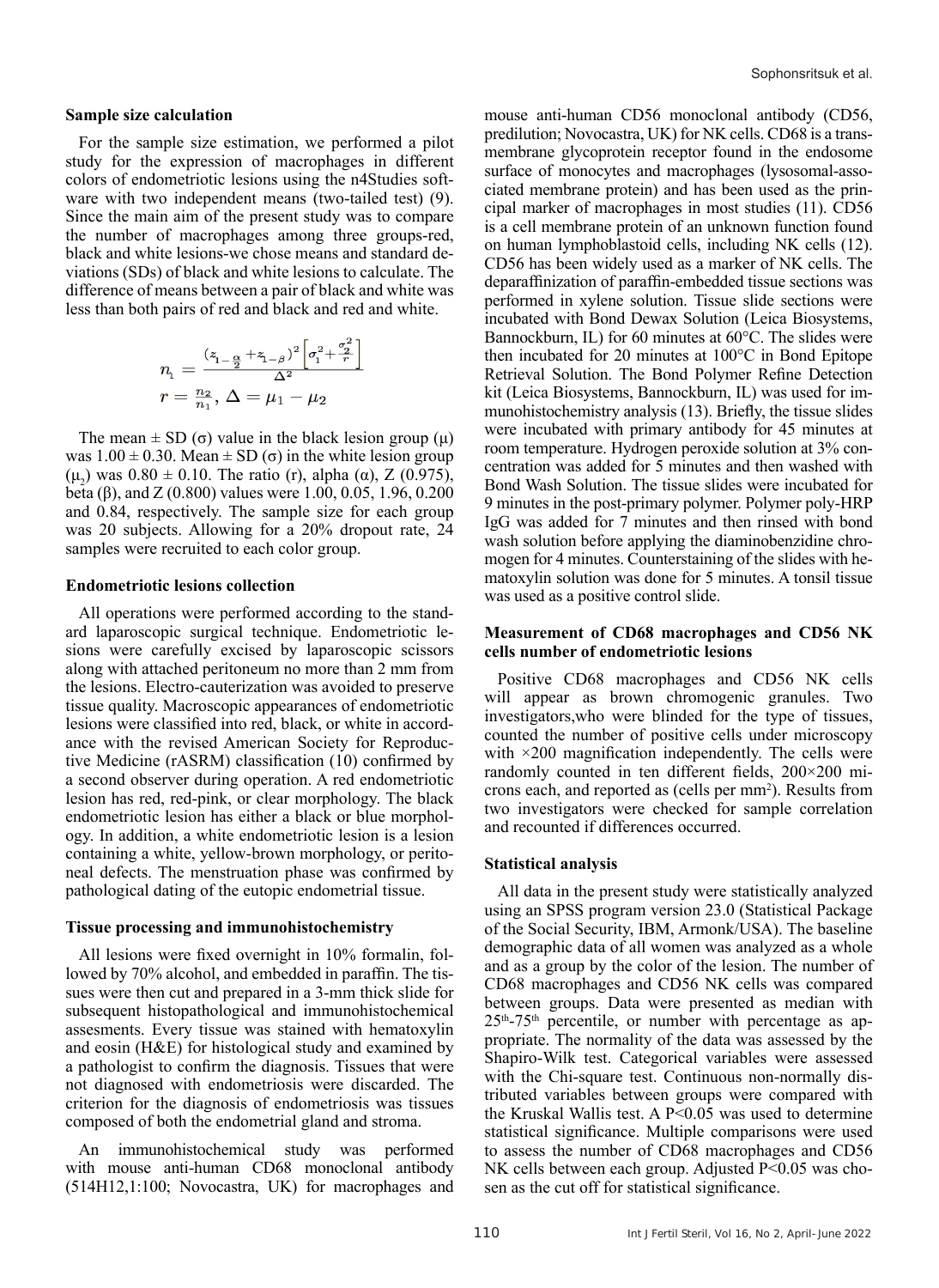## Results

Sixty women suspected of endometriosis and admitted to Ramathibodi Hospital for laparoscopic surgery were recruited into the study if they met the inclusion criteria. All of them had no underlying medical condition, except two women with a thyroid nodule, one woman with hyperthyroidism, and the other one with hepatitis B carrier. Fifteen women were excluded because the diagnosis during surgery was not an ovarian endometriotic cyst and no endometriotic lesions were present. Twenty-four endometriotic lesions were obtained for every three groups. Twenty-five women had only one type of lesion. Thirteen and seven women had two and three matched different lesions, respectively. All tissues were histologically diagnosed as endometriosis (Fig.1). The demographic data of endometriosis women are shown in Table 1. The median  $(25<sup>th</sup>-75<sup>th</sup>$  percentile) age of the subjects was 38 (33.3-40.0) years. Their presenting symptoms included chronic pelvic pain (4.4%), dysmenorrhea (57.8%), an ovarian cyst (37.8%), and infertility (35.6%). Forty percent had a history of previous surgery. None had past medical illnesses related to pelvic inflammatory disease. The distribution of the rASRM stage was severe (60%), moderate (13.3%), mild (8.9%), and minimal (17.8%). There was a significant difference in the number of CD68 macrophages in the eutopic endometrial gland, eutopic endometrial stroma, red lesions, black lesions and white lesions (P<0.001, Fig.2). The red endometriotic lesions contained the highest number of CD 68 macrophages when three ectopic endometrial tissues were compared; red vs. black vs. white [median

 $(25<sup>th</sup>-75<sup>th</sup>$  percentile); 10 (5-19.4), 0 (0-6.9), and 0 (0-2.5), respectively]. The eutopic endometrial stroma had higher number of CD 68 macrophages than the eutopic endometrial gland [median  $(25<sup>th</sup>-75<sup>th</sup>$  percentile); 20 (7.5-35) and 0 (0-2.5), adjusted P<0.001] (Table 2).

| <b>Characteristics</b>                                             | All women $(n=45)$ |  |  |  |  |  |
|--------------------------------------------------------------------|--------------------|--|--|--|--|--|
| Age(Y)                                                             | 38 (33.3-40.0)     |  |  |  |  |  |
| Parity                                                             |                    |  |  |  |  |  |
| $\theta$                                                           | 43 (95.6)          |  |  |  |  |  |
| 1                                                                  | 2(4.4)             |  |  |  |  |  |
| Previous history of surgery                                        | 18(40.0)           |  |  |  |  |  |
| Symptoms                                                           |                    |  |  |  |  |  |
| Chronic pelvic pain                                                | 2(4.4)             |  |  |  |  |  |
| Dysmenorrhea                                                       | 26(57.8)           |  |  |  |  |  |
| Ovarian cyst                                                       | 17(37.8)           |  |  |  |  |  |
| Infertility                                                        | 16(35.6)           |  |  |  |  |  |
| Duration of symptoms in months, median<br>$(25th-75th$ percentile) | $8(4-21)$          |  |  |  |  |  |
| Stage of endometriosis                                             |                    |  |  |  |  |  |
| I                                                                  | 8(17.8)            |  |  |  |  |  |
| П                                                                  | 4(8.9)             |  |  |  |  |  |
| Ш                                                                  | 6(13.3)            |  |  |  |  |  |
| IV                                                                 | 27(60.0)           |  |  |  |  |  |

Data are presented mean ((25<sup>th</sup>-75<sup>th</sup> percentile) or n (%). Statistical analysis was performed **by SPSS version 23.0.**

| Table 2: The number of CD68 macrophages and CD56 natural killer cells in eutopic endometrium and different types of endometriotic lesions |  |  |
|-------------------------------------------------------------------------------------------------------------------------------------------|--|--|
|-------------------------------------------------------------------------------------------------------------------------------------------|--|--|

| Immune cells                            | <b>Endometrial gland</b> | <b>Endometrial stroma</b> | <b>Red lesion</b> | <b>Black lesion</b>    | <b>White lesion</b>   | P value |
|-----------------------------------------|--------------------------|---------------------------|-------------------|------------------------|-----------------------|---------|
| Macrophages<br>(cells/mm <sup>2</sup> ) | $(0-2.5)$                | $20^{*}$<br>$(7.5 - 35)$  | $(5-19.4)$        | $0***$<br>$(0-6.9)$    | $0***$<br>$(0-2.5)$   | < 0.001 |
| NK cells<br>(cells/mm <sup>2</sup> )    | $(0-10)^a$               | $(17.5 - 220)$            | $(2-16.5)$        | $3.8***$<br>$(0-14.4)$ | $1.3***$<br>$(0-6.9)$ | < 0.001 |

<sup>a</sup>; Positive cells were expressed as median (25<sup>th</sup>-75<sup>th</sup> percentile), \*; Significant difference from endometrial gland, adjusted P<0.001, \*\*; Significant difference from the endometrial stroma, **adjusted P=0.001, \*\*\*; Significant difference from the red lesions, adjusted P=0.001, and NK; Natural killer. Statistical analysis was performed by SPSS version 23.0.**



**B Fig.2:** The immunohistochemistry by anti-CD68 to identify macrophages in eutopic endometrium and different types of endometriotic lesions. **A.** The immunohistochemistry images of each type of endometriotic lesions (scale bar: 50 µm), **B.** Boxplot graph of macrophages number of each type of endo- metriotic lesions.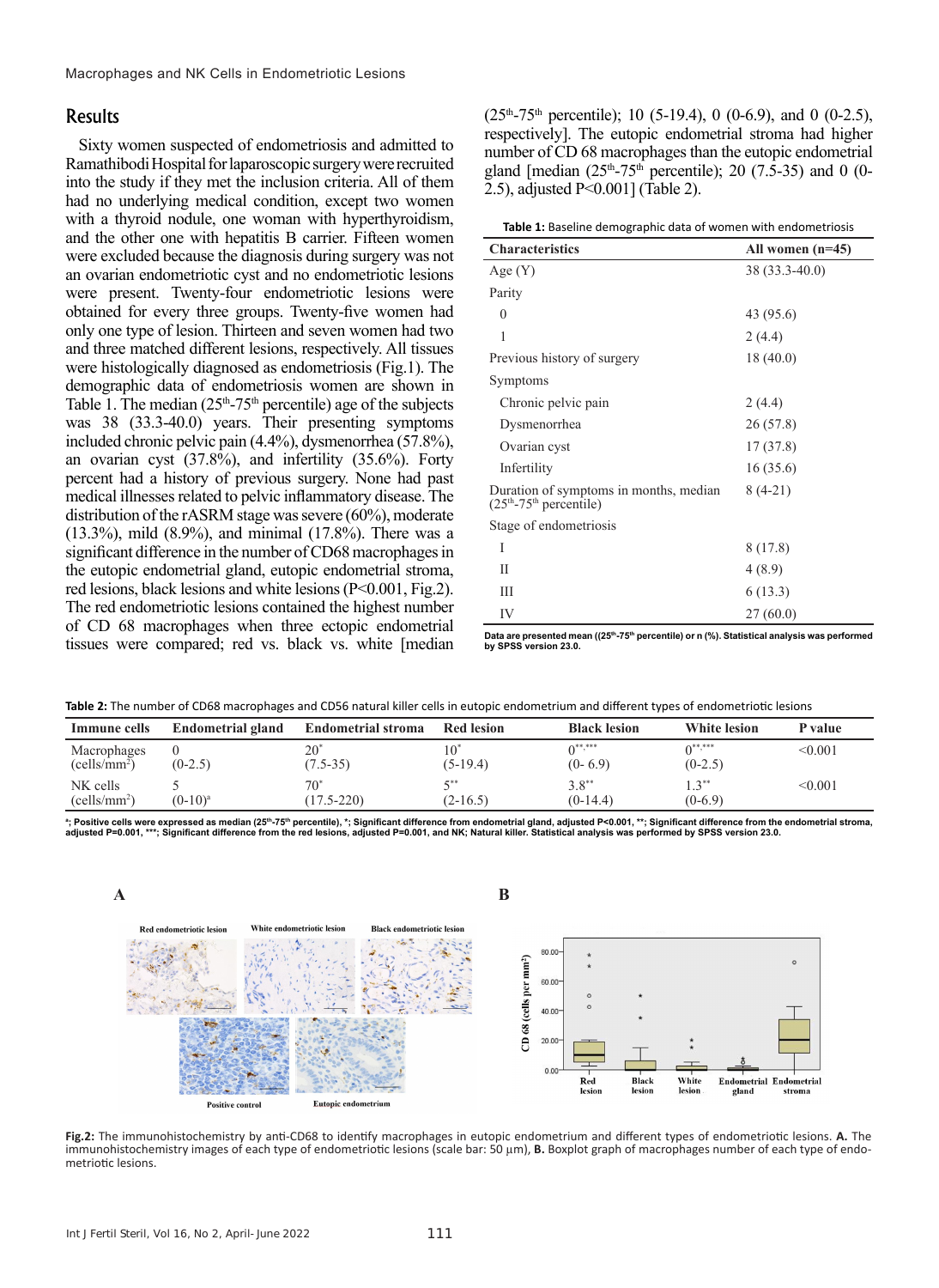There was a significant difference in the number of CD56 NK cells in the eutopic endometrial gland, eutopic endometrial stroma, red, black and white lesions (P<0.001, Fig.3). The number of CD56 NK cells was not significantly different among red, black, and white endometriotic lesions [median  $(25<sup>th</sup>-75<sup>th</sup>$  percentile); 5 (2-16.5), 3.8 (0-14.4), and 1.3 (0-6.9), respectively]. The eutopic endometrial stroma exhibited a higher number of CD56 NK than the eutopic endometrial gland [median  $(25<sup>th</sup>-75<sup>th</sup>$  percentile); 70 (17.5-220) and 5 (0-10), adjusted P<0.001].



**Fig.3:** The immunohistochemistry by anti-CD56 to identify natural killer cells in eutopic endometrium and different types of endometriotic lesions. **A.** The immunohistochemistry images of each type of endometriotic lesions (scale bar: 50 µm), **B.** Boxplot graph of macrophages number of each type of endometriotic lesions.

### **Discussion**

The study investigated macrophages and NK cells in peritoneal endometriosis by comparing the number of CD68 and CD56 positive cells according to the different colors of endometriotic lesions; black, red, and white. The number of CD68 macrophages in red endometriotic lesions was significantly higher than in the black and white endometriotic lesions. The expression of CD68 macrophages in red lesions was similar to the stroma of the eutopic endometrium. CD56 NK cell abundance was not significantly different among all color types of endometriotic lesions. Nevertheless, CD56 NK cells were more abundant in the endometrial stroma than in all endometriotic lesions.

The dynamic features and metabolic activities of peritoneal endometriosis have been studied in both animal models and humans. Multiple studies have reported that red lesions show increased vascularization (14), increased

expression of VEGF (15), increased epithelial mitotic and proliferation activity (16), higher incidence of complex glands, and increased matrix metalloproteinase (MMP)- 1 (17) and MMP-2 (18) when compared to white and black lesions. The study of dynamic change of lesions investigated in the monkey model of endometriosis demonstrated that the red lesion had a higher proliferation index, endothelial cells numbers, and vascularity compared with the black and white lesions, but similar to the endometrium (19). These data support the hypothesis that red endometriotic lesions are the initial stage of peritoneal lesions and consist of more active metabolic function than the other types of lesions. Black and white lesions are assumed to be advanced endometriosis and healed endometriosis or quiescent lesions, respectively (16). Many studies have reported that red lesions consist of a more pro-inflammatory process and immune cells than the other lesion types. Increased a pro-inflammatory transcription factor nuclear factor-kappa B (NF-kB) (20), IL-1 receptor type 1 (7), a receptor for a macrophagederived pro-inflammatory IL-1, and a pro-inflammatory macrophage migration inhibitory factor (MIF) were found in red lesions (21). MIF was believed to function to retain macrophages in the lesions. Therefore, the inflammatory process, specifically macrophage and macrophage-related cytokines, plays an important mechanism involving the pathogenesis of early endometriosis development.

Macrophages in endometriosis play multiple dynamic roles (or phenotypes), for example, growth of lesion, neurogenesis and angiogenesis in endometriosis. Women with endometriosis have an increased number of CD68 macrophages in eutopic endometrium (3), an increased number of macrophages and a higher level of proinflammatory in peritoneal fluid (22) compared to healthy controls. The present study found that the number of CD68 positive cells, a marker for macrophages, is significantly higher in red lesions than in black or white lesions and similarly to eutopic endometrium. The results from the present study are consistent with those of Khan et al. (23). Endometrial macrophages derived from women with endometriosis contributed lower expression of CD163, a marker of wound healing, than those from women with no disease (24). Macrophages may increase the deposition of the retrograded endometrial tissue in the peritoneal cavity since the expression of MMP-9, reflecting tissue remodeling, was demonstrated to co-localized with CD 68 macrophages in the endometrium of women with endometriosis (25). A decrease in the phagocytotic activity of macrophages enhanced the growth of endometriotic lesions, as demonstrated *in vitro* by Shao et al. (26). Macrophages contribute to neurogenesis in endometriosis. Macrophages were found densely in the high nerve fiber density area of the endometriotic lesions, and the *in vitro* study demonstrated that the outgrowth of a nerve fiber by chemokines secreted by macrophages was estrogen-dependent (27). The mouse endometriosis model demonstrated that deletion of endothelial growth factor receptor 1 (*VEGFR1*) gene decreased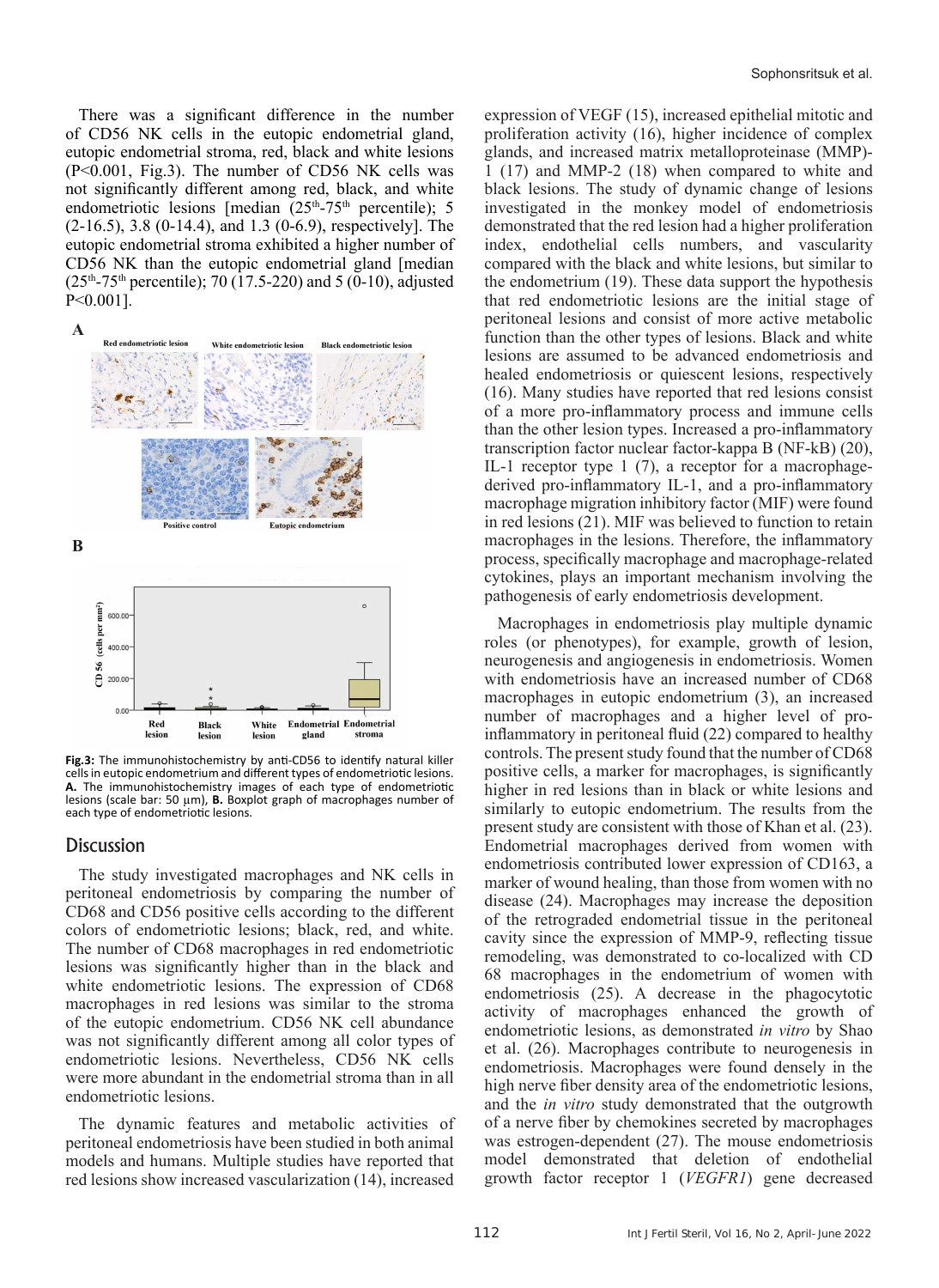endometriotic lesion and vascularity. VEGFR1 positive cells in endometriotic lesions derived from macrophages in bone marrow (28). Previous data demonstrated the progressive change of the macrophage phenotype over time in endometriosis. Initially, macrophages expressed pro-inflammatory cytokine inducible nitric oxide synthase but they then switched to tissue modeling markers, that is, CD204 and arginase, after one to two weeks of induction of the endometriotic lesions (29). In addition, the present study showed the same direction of the dynamic change in terms of the macrophage numbers which were found more in the active red lesions than less active, black and white lesions.

Cytotoxicity of NK cells is a response of NK cells using activating and inhibitory receptors on its cell surfaces to target cells. The balance between both activating and inhibitory receptors affects the action of NK cells on the target cells. NK cell attacks the target cell when it binds to the NK cell's activating receptor. However, the NK cell does not act on the target cell when it binds to the NK cell's inhibitory receptor. An important function of NK cells in the peritoneal cavity is to get rid of the refluxed eutopic endometrium bearing a non-classic HLA-G during menstruation. NK cells use the killer immunoglobulinlike receptor (KIR) 2DL4 (CD158d) to bind to HLA-G on endometrial cells and destroy endometrial cells (30). Many studies have reported that the numbers of cytotoxic NK cells were reduced in the peritoneal fluid and circulation of patients with endometriosis association with an overall decrease in NK cell activity (12, 31, 32), while another study reported that the number of NK cells in blood circulation was increased (33). The expression of inhibitory receptors on the cell surface of NK cells, such as killer immunoglobulin-like receptor 2DL1 and immunoreceptor tyrosine-based activation motif-killer immunoglobulin-like receptor (ITAM-KIR), were upregulated in women with endometriosis compared to healthy women (34-36). The dysfunctional NK cell cytotoxicity might allow reflux endometrium to survive in the peritoneal cavity.

No dynamic changes in the number of NK cells in the ectopic endometrium of women with endometriosis were demonstrated from the present study. This indicates that NK cells might not play a differential role in the dynamic progression of endometriosis lesions. However, the expression of NK cells was more prominent in the eutopic endometrium than in peritoneal ectopic lesions. The results of the present study were comparable to Drury's study. They collected the eutopic endometrium from women with and without endometriosis, 30 subjects for each group, and ectopic endometrium from 22 women with endometriosis, having matched eutopic endometrium for seven women. They reported strikingly low NK cells numbers in ectopic lesions when compared to uterine NK (uNK) cells. Dynamic change of uNK cells across the menstrual phase cycle was also demonstrated (37).

The role of uterine NK (uNK) cells is not well understood (12). The number of uNK cells is low during the proliferative phase of the endometrium, but the number of uNK cells is increased in the secretory phase (38). Moreover, uNK cells proliferation was increased during early pregnancy and associates with good pregnancy outcomes (39). However, a recent retrospective study did not demonstrate the association between endometriosis and an increased number of uNK cells (40). The present study compared NK cell abundance between different peritoneal lesions and eutopic endometrium, but no tissues from women without endometriosis were compared side by side. Future work should compare the uNK cell abundance of women with and without endometriosis and study the functional role of NK cells in the uterus.

Knowledge from the present study could be useful for designing the potential therapeutic intervention, for example, a drug for blocking macrophages or blocking recruitment of macrophages, and the appropriate timing for prescribing these medications. The limitation of the present study was the sample of all colors could not be simultaneously collected from the same subject because one endometriosis woman could have more than one color of lesions. Moreover, only the number but not the activity of both macrophages and NK cells were studied.

# Conclusion

The dynamic changes in the immune cells in ectopic endometrium are specific to the macrophages but not to the NK cells, as shown by the highest number of CD68 macrophages in the red lesion, the earliest established lesion of peritoneal endometriosis. NK cells in endometriosis may contribute their role to the uterus, and they have been reported to be a significantly low number in ectopic endometrium in women with endometriosis.

## Acknowledgements

This project was financially supported by the Faculty of Medicine Ramathibodi Hospital, Mahidol University, Bangkok, Thailand. There is no conflict of interest in this study.

## Authors' Contributions

A.S., N.A., Y.T.; Participated in study design, data collection, drafting and statistical analysis. M.S., S.S., W.W., K.D., T.C., A.J.; Conducted laboratory results. A.S., Y.T.; Participated in the finalization of the manuscript. All authors read and approved the final manuscript.

## References

- 1. Symons LK, Miller JE, Kay VR, Marks RM, Liblik K, Koti M, et al. The immunopathophysiology of endometriosis. Trends Mol Med. 2018; 24(9): 748-762.
- Hogg C, Horne AW, Greaves E. Endometriosis-associated macrophages: origin, phenotype, and function. Front Endocrinol (Lausanne). 2020; 11: 7.
- 3. Berbic M, Schulke L, Markham R, Tokushige N, Russell P, Fraser IS. Macrophage expression in endometrium of women with and without endometriosis. Hum Reprod. 2009; 24(2): 325-332.
- 4. Maeda N, Izumiya C, Taniguchi K, Matsushima S, Fukaya T. Role of NK cells and HLA-G in endometriosis. Front Biosci (Schol Ed). 2012; 4: 1568-1581.
- 5. Jeung I, Cheon K, Kim MR. Decreased cytotoxicity of peripheral and peritoneal natural killer cell in endometriosis. Biomed Res Int. 2016;